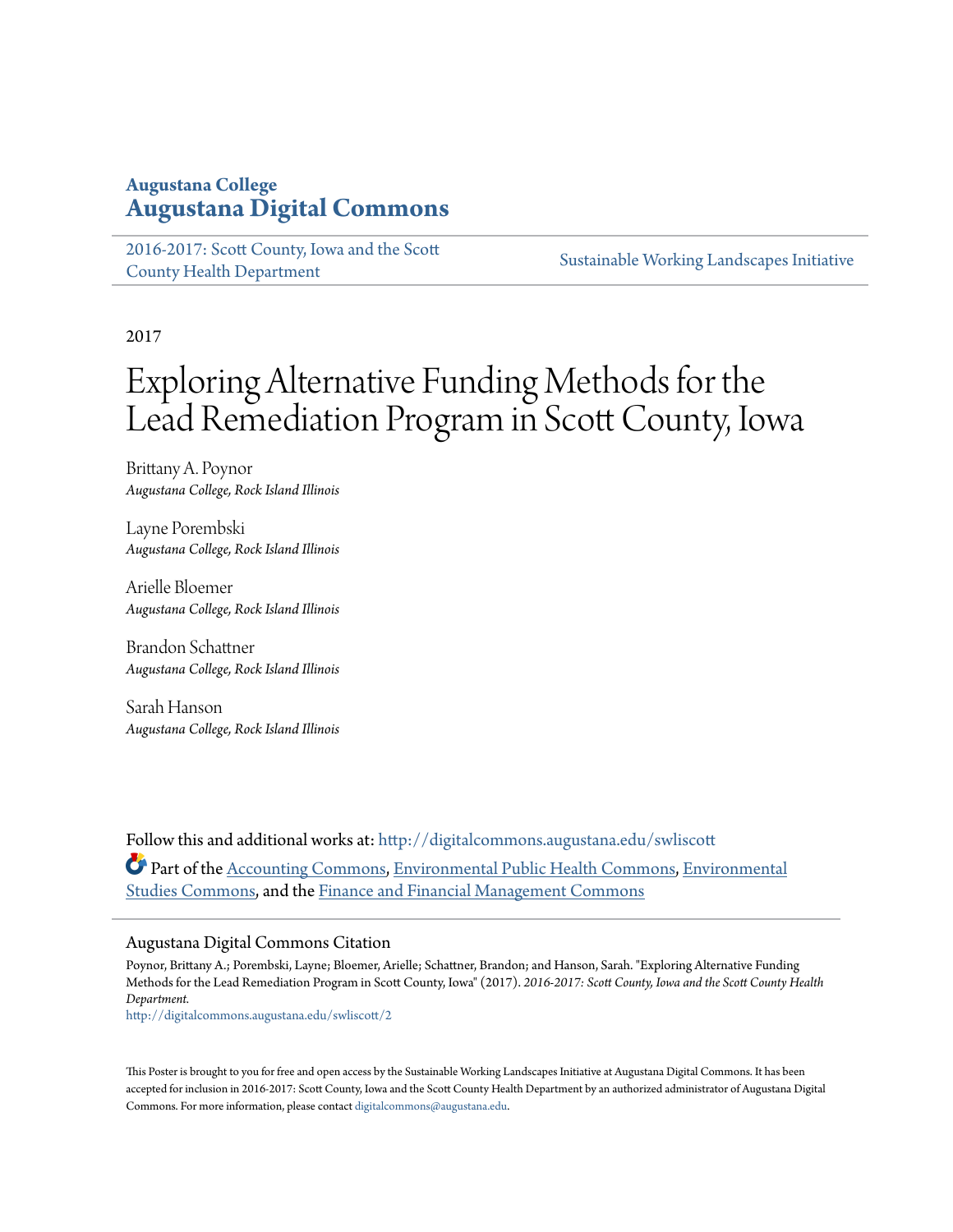#### **CRA Decision Memo**

To: Scott County Health Department From: Sustainable Working Landscapes Initiative through the Upper Mississippi Center Subject: Lead Remediation Project in At-Risk Scott County Homes Prepared by: Sarah Hanson

#### STATEMENT OF ISSUE:

The CRA is a result of the neighborhood movement of the 1970s, when community groups rallied against historical practices of housing and banking discrimination in low-income urban neighborhoods. The CRA specifically addressed a discriminatory practice called redlining that had became entrenched in federal housing policy and was used to deny or raise the cost of loans to low-income and minority borrowers. Now, FDIC institutions are required to comply with the CRA to help with the economy of low-income neighborhoods. Further research also showed that this option will save money in other aspects. The use of the CRA will be helpful in saving money in the long-run: spending one dollar on remediation returns \$17 to \$221 dollars in benefits through higher earnings and tax revenue, reduced spending on special education, and less criminal activity.

As I went through this process, I reached out to David Farmer: he is the contact from Scott County Health Department. I also reached out to Brian Hollenbeck From Bridge Investment, but was unsuccessful in receiving a reply. I also Bret Robinson from Farmers State Bank of Western Illinois. Bret expressed to me that this institution cannot do anything to help this project, due to the location, but he suggested I contact Bi-State Regional. I have not yet contacted Bi-State Regional, because they will not comply with the CRA, but I have passed along this information to the rest of the group. And finally, I got in contact with Rick Schloemer, who is in charge of the Davenport Housing Cluster. I am looking forward to hearing from him, at this point.

I also researched other communities to see if they have had any experience with using the CRA for lead-remediation. The first article I found stated that the CRA loans they processed were only for \$5000.00 over a period of 60 months (5 years). They were set at a rate of 7.9% and in this case, they were processed the same way as other home rehabilitation loans. This institution only completed 10 or 20 of these matching loans over a 6 year period. The second case I found was set in New Jersey. In this case, the loans were at a lower interest rate (around 4-6% APR) they also lent up to \$10,000.00 per each home. The loan recipients also used HUD and Leap funding to cover the rest of the remediation costs. However, they only approved and completed 21 loans out of the 113 interested applicants. In this case, the CRA loans accounted for about one-third of the total abated units.

Thus far, this option would work in small amounts, meaning, we could allocate funds for 50 or less houses at one time from some institutions, but the entire amount of each property will not be covered by the funds from the bank, alone. I would suggest this option only in accordance with other funding and with the ability to do continue to do it with more houses over a period of time.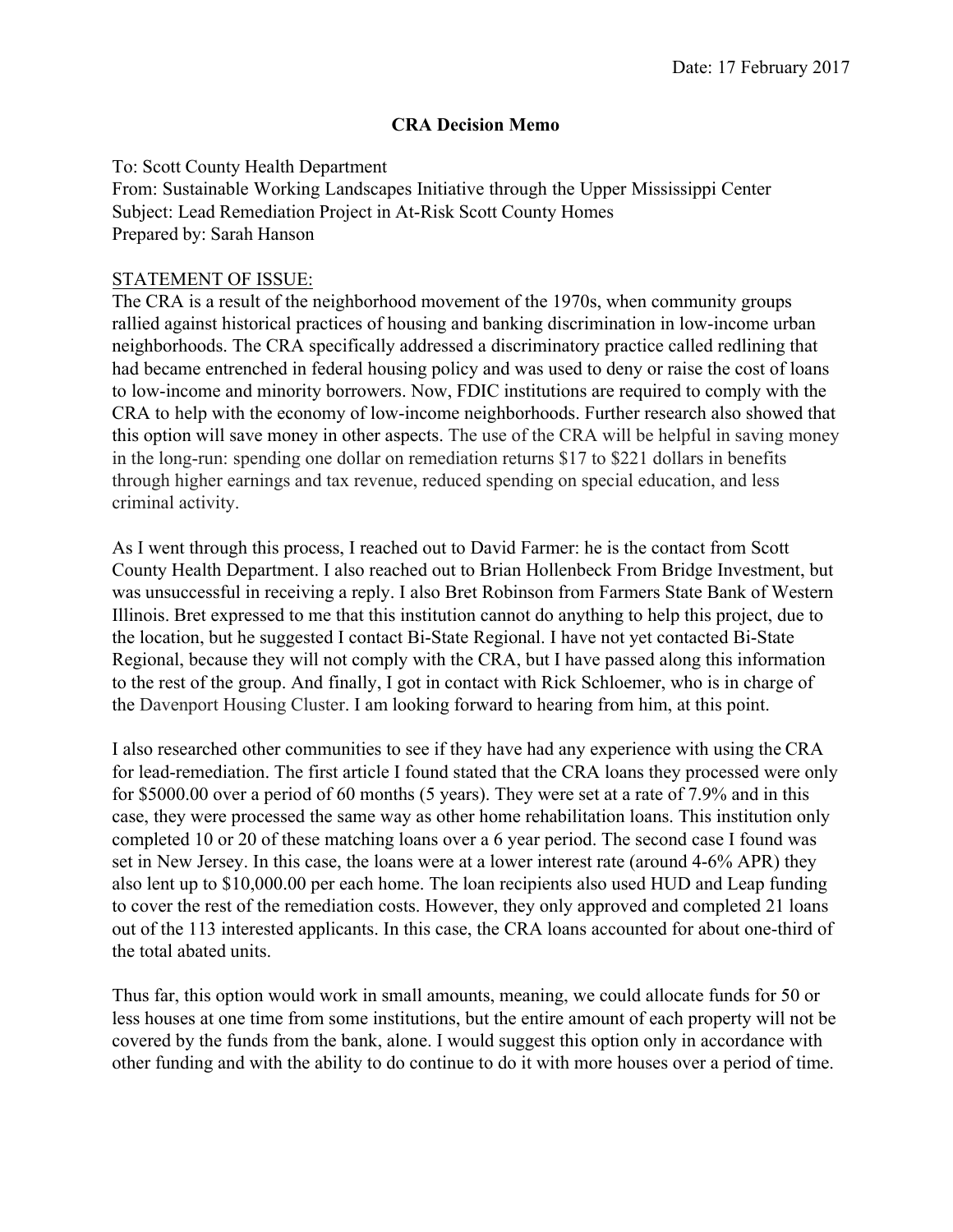#### **Housing Trust Decision Memo**

To: Scott County Health Department From: Sustainable Working Landscapes Initiative through the Upper Mississippi Center Subject: Using a Housing Trust Fund for lead remediation program Prepared by: Brittany Poynor

### STATEMENT OF ISSUE:

Many municipalities have used a housing trust to support affordable housing development. A housing trust fund is a source of funding for affordable housing development and modification projects that is established by the government. Over 30 states and 250 cities and counties have created such a trust. Each municipality gets the money for the trust in different ways. Some use seed money from loans or HUD, others use tax revenues, and others use development fees.

One option is to look into receiving funds from a government source like Ohio has done with HUD money and find additional donors that are willing to match those donations. In Ohio, they have \$2.9 million for three years from HUD that is matched by an additional \$300,000.00 from the Ohio Housing Finance Agency and the Ohio Housing Trust Fund. Many other communities such as Sioux City, Iowa and the state of New York have used HUD funds for similar housing trust funds. Most communities seem to use HUD as their seed money, although there are a few other options out there where HUD money is not used. Two other options are finding a community group or organization that will donate the initial seed money for the housing trust fund or using tax revenues to start the fund.

First we looked into setting up a revolving loan fund with seed money from the Iowa Finance Authority. After communication with the Iowa Finance Authority, we learned that they currently do not have a program that our revolving loan fund fits into.

The Iowa Finance Authority currently has the Home- and Community- Based Services Revolving Loan Fund which assists in the development and expansion of facilities and infrastructure that provide adult day services, respite services and congregate meals for lowincome individuals, and they have the HOME Program which is designed for creating affordable housing. We had hopes that one of these or a pilot program would be something our revolving loan fund project would be considered under, however after correspondence with Iowa Finance Authority's policy director, we learned there are no such funds that we can use from them as our seed money for our program. In conversation with the policy director, we were directed to Rick Schloemer of the Scott County Housing Council to discuss funds for a housing trust fund due to the council's active role in funding lead remediation work in the past.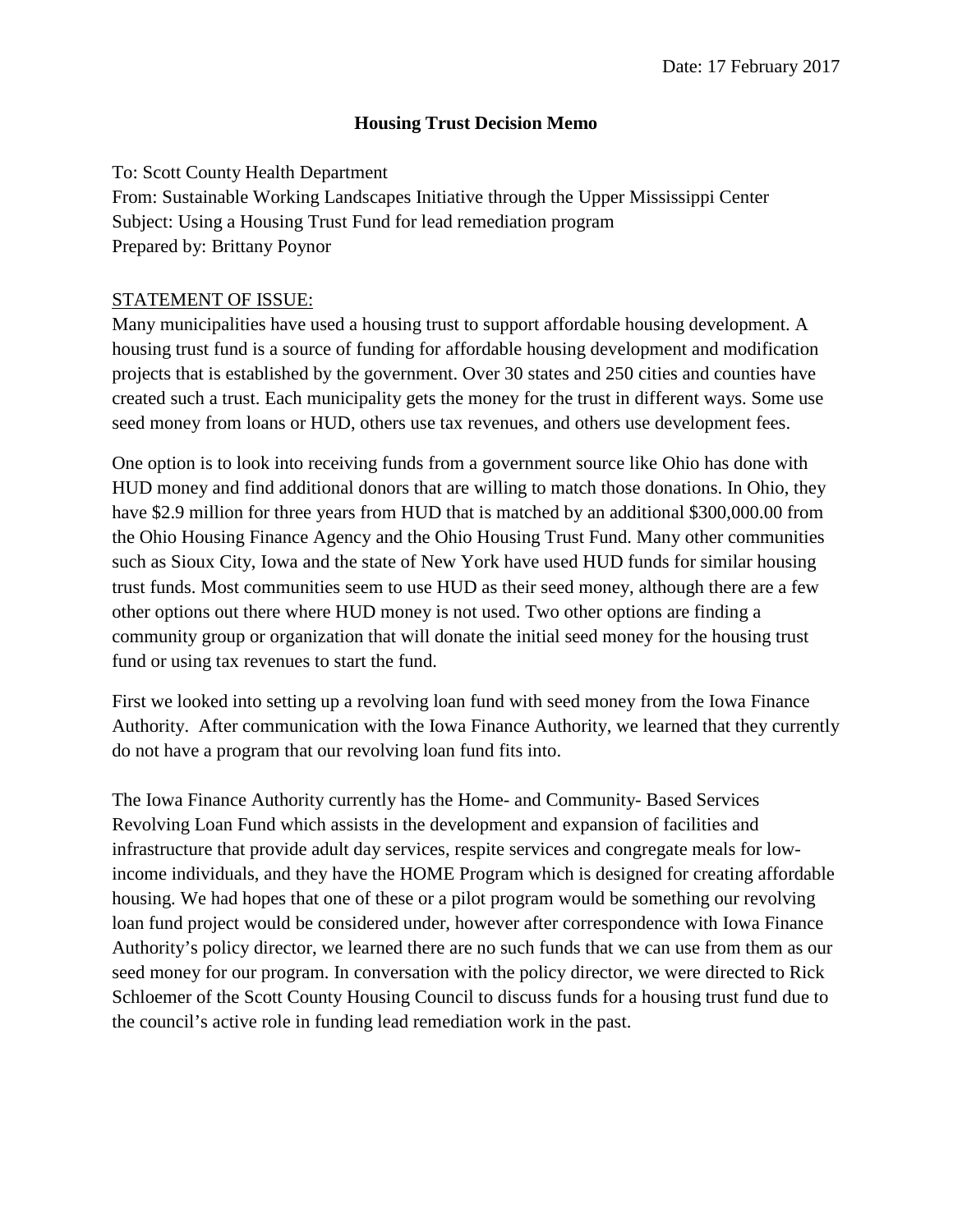A solution to this public health problem is to start a housing trust fund where you can use some or all of that money to go towards lead (abatement/remediation) in Scott County. The seed money for this housing trust fund would come from the Scott County Housing Council. The Scott County Housing Council is a group that provides the resources to promote economic and community development in our county. The money would then be loaned out or given as grants on a case-by-case basis through an application form. In the future more money can be added to the trust fund through other loans and through county taxes. This process would be overseen by an administrative agency and would work closely with community-based partners that would be willing and able to help with the lead (abatement/remediation) process—including many nonprofits throughout the Scott County area.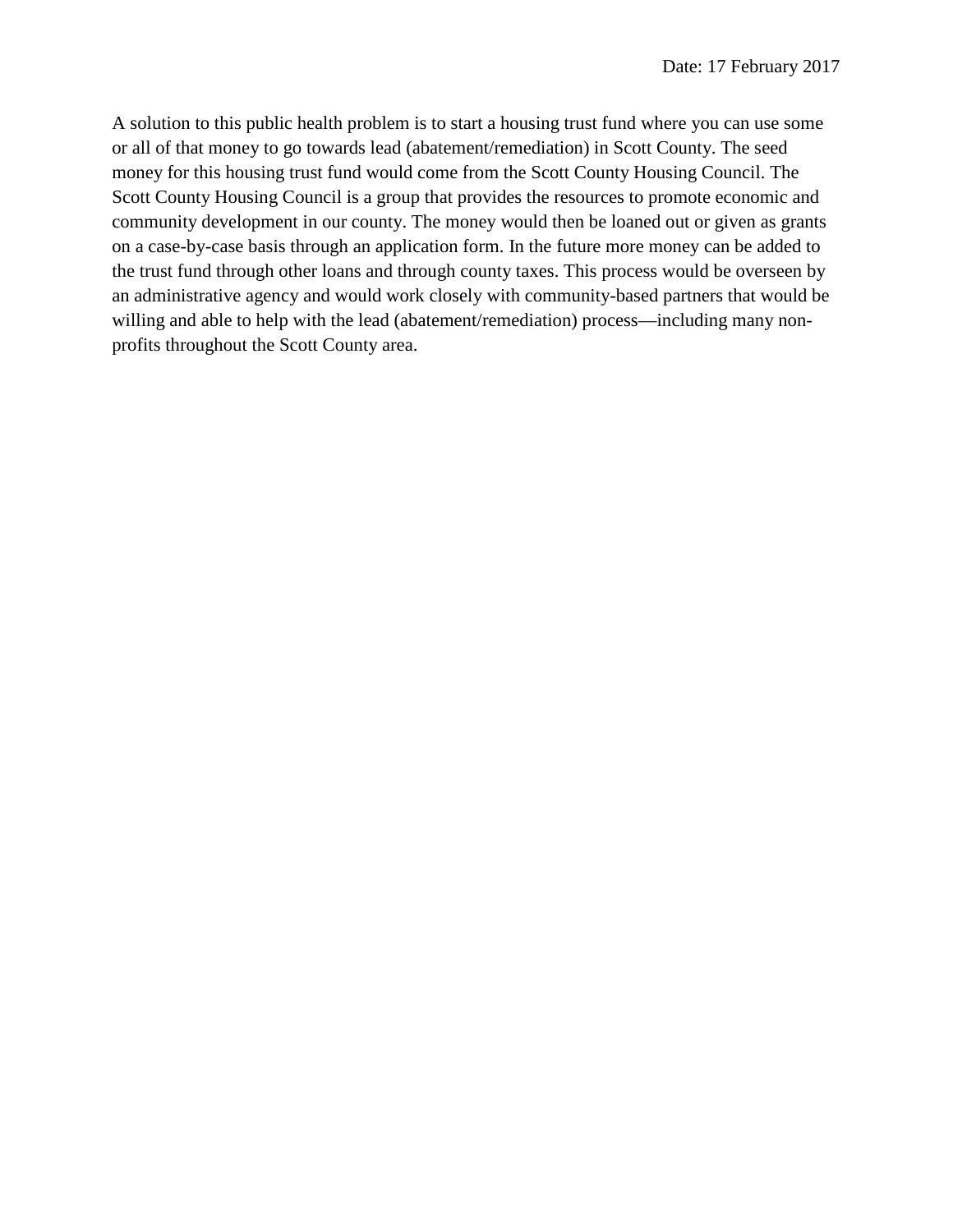#### **Revolving Fund Decision Memo**

To: Scott County Health Department From: Sustainable Working Landscapes Initiative through the Upper Mississippi Center Subject: Using a Revolving Fund for lead remediation Program Prepared by: Brittany Poynor

#### STATEMENT OF ISSUE:

A revolving fund is one of the options that Scott County can use to help their lead abatement initiative be successful. This is often used in government agencies to support specific operations under special rules set by Congress. Revolving funds are accounts where money is deposited for expenditure without fiscal-year limitations. The government agency using this fund must be authorized by Congress to establish such a fund. Due to the lack of fiscal-year limitations, Congress can mandate other specific rules and strict terms that go along with the expenditure of this fund. One positive is money in the fund at the end of the year, is still available to use the following year instead of reverting back to the general treasury.

Revolving funds are under restrictions of the Antideficiency Act. This act prohibits the agency from entering into a contract that would allocate more funds than what is available for use at the time. Congress may however grant an agency a limited exemption from the Antideficiency Act restrictions by granting "contract authority." However, these contracts are only able to be interpreted by what is written in the document.

The state of Iowa has used such a fund before for water and wastewater management. This State Revolving Fund (SRF) helps to manage water treatment plants, sewer rehabilitation, stormwater quality improvements, and non-point source projects under the Clean Water SRF. It also funds water treatment plants, and improvements to facilities, water line extensions to existing unserved properties, water storage facilities, wells, and source water protection efforts under the Drinking Water SRF. There are multiple loans that can be taken out under these SRFs, including construction loans, planning and design loans, source water protection loans, and non-point source loans. This is an example of revolving loans at the state level, but a successful example within the same state that Scott County is in.

A solution to this public health problem is to start a revolving fund for lead abatement in Scott County. The seed money for this revolving fund would come from the Iowa Finance Authority. This money is then loaned out with a low-interest rate to owner-occupied properties, investorowned with eligible income tenants, and non-profit organizations that rent to eligible tenants. Once loans are repaid, money can be loaned out again to finance more lead abatement projects. This fund, once established will continue to run until the need for the fund is no longer seen. However, the Iowa Finance Authority seems unable to provide sufficient funds as seed money, so this option may not be viable.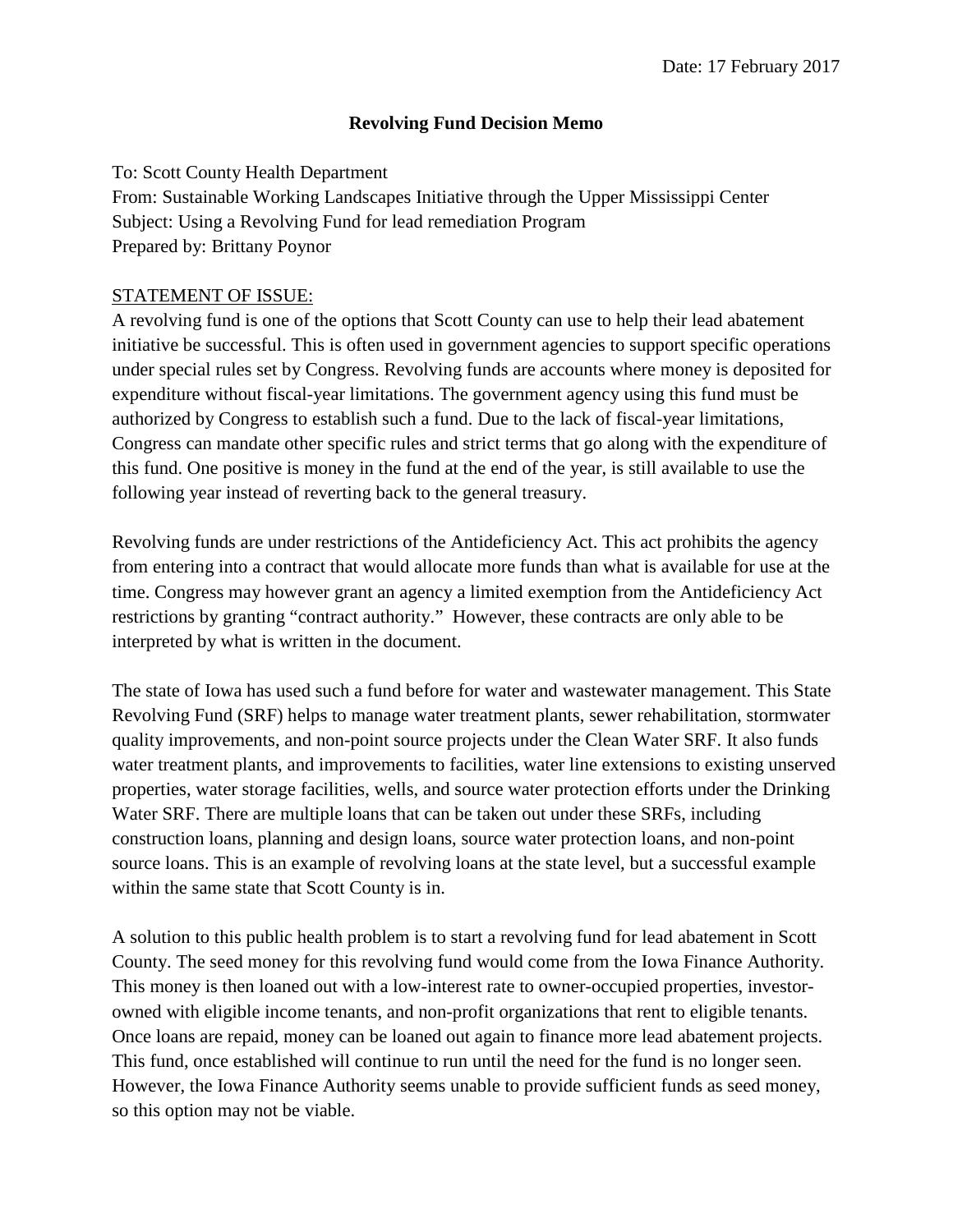#### **Tax Increment Financing Decision Memo**

To: Scott County Health Department From: Sustainable Working Landscapes Initiative through the Upper Mississippi Center Subject: TIF funding for lead removal project Prepared by: Brandon Schattner

#### STATEMENT OF ISSUE:

After receiving information of homes in the Davenport, IA area having lead in them, it was the goal of the Upper Mississippi Center to find plausible funding initiatives to help solve this problem. One funding method that we thought would make sense was the use of a TIF or also known as tax increment financing. This type of funding essentially would allow the reallocation of property taxes in the area to help finance the lead removal project. After holding meetings with officials in the Davenport area and conducting more research on TIF funding, we found that it is probably not a realistic funding option to our project anymore.

The biggest underlying problem to this financing initiative is the location of the properties. In order for a TIF to be used, the property values of the homes we are repairing must go up significantly. Unfortunately, due to the location of where the houses are in Davenport a significant increase in property value after repairs is just not likely. The other key component to deeming this project unrealistic was a quick equation we received to see just exactly how much money we would receive for funding the project if we used a TIF. The equation basically equated to a \$40 increment we can use to repair the homes for every \$1,000 we increase the property value. Now, just going off of some rough estimates in our prior analysis we concluded that the homes in our project would need around \$12,000-\$15,000 in repairs. Therefore, based off these estimations we would need to increase the property value of the home by \$300,000 if we wanted to make repairs of \$12,000 on a home. This conclusion does not seem realistic as many newer homes in the Davenport area hardly cost \$300,000. These were the two biggest reasons why we thought TIF funding would not be helpful to our project any longer.